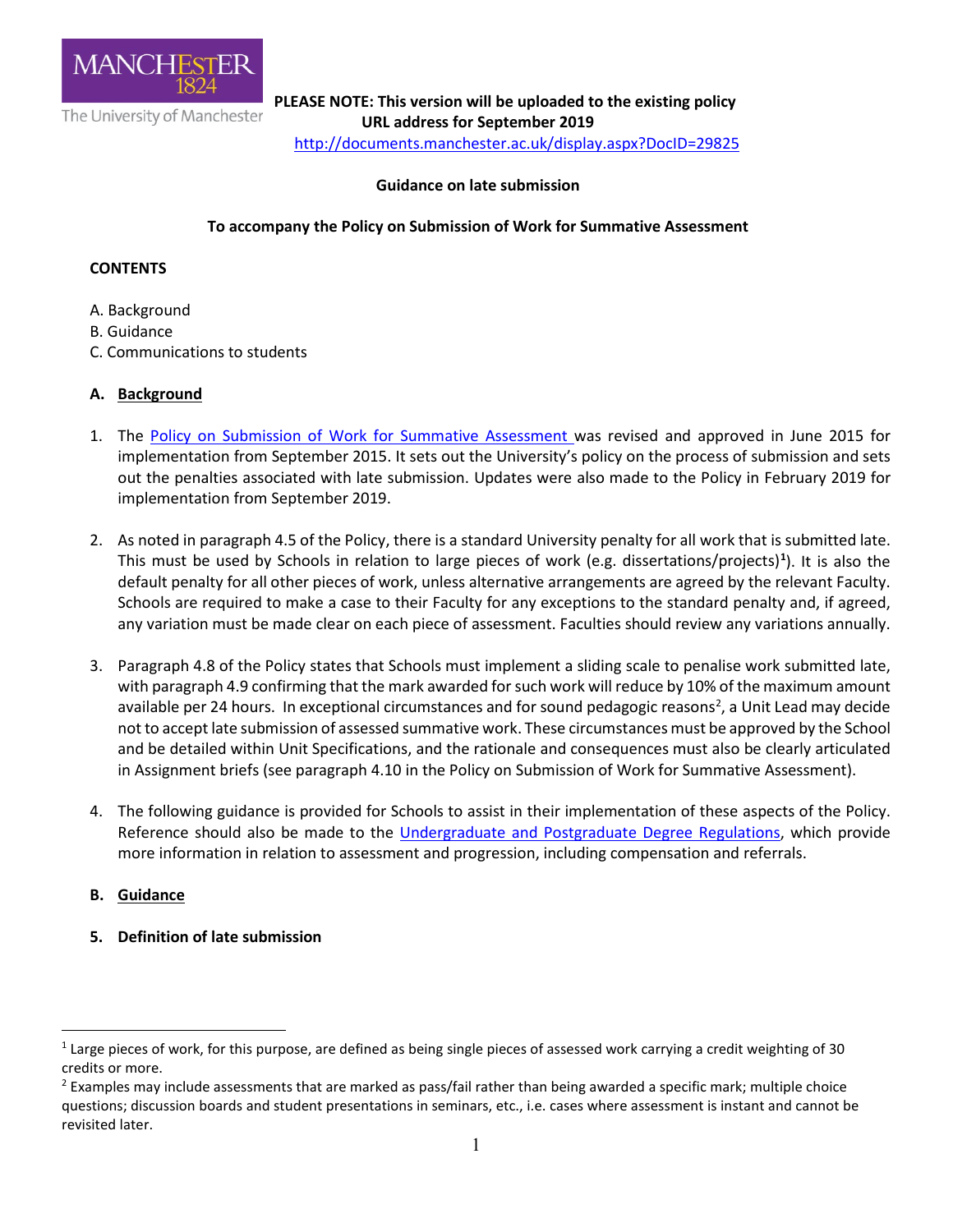Any work that has been submitted after a deadline has passed is classed as late except in cases where an extension has already been agreed. There should be no discretionary periods or periods of grace. A student who submits work at 1 second past a deadline or later will therefore be subject to a penalty for late submission.

**This guidance relates to first attempts only. Students who submit referral assignments after the deadline will be automatically subject to a mark of zero. There should be no sliding scale in operations for resits/referrals. There are no further resit opportunities for referred assignments that are submitted late.**

### **6. Timing of penalties for late submission**

No calculations should be made for part-days. Any work submitted *at any time* within the first 24 hours following the published submission deadline will receive a penalty of 10% of the maximum amount of marks available. Any work submitted at any time between 24 hours and up to 48 hours late will receive a deduction of 20% of the marks available, and so on, at the rate of an additional 10% of available marks deducted per 24 hours, until the assignment is submitted or no marks remain.

The Policy relates to 24 hours/*calendar days*, so includes weekends and weekdays. If an assessment deadline is at noon on a Friday and the student submits it just before noon on the following Monday, their penalty would be a 30% mark deduction, based on being late by three days/72 hours. Schools are therefore advised to consider the implications of deadlines (particularly for hard copy submissions) and are encouraged to avoid deadlines on a Friday.

Schools must make it clear to students that submission dates and times are in UK local time and it is the responsibility of students to ensure that they check the relevant time zone. (This may be of particular relevance to distance learning students).

Should Schools require both online and hard copy submission of an assignment, the late submission penalty would apply to the piece of work with the earliest submission date.

#### **7. Consideration of the nature of assessment**

In cases where a piece of work does not represent an entire assessment or unit, the penalty applies to the *individual piece of work*, not the total assessment or unit.

If a piece of work is not marked out of 100, the deduction per day is proportional to that for work marked out of 100. For example, for a piece of work marked out of 60, the deduction would be 6 marks per day/24 hours. The reduction is therefore 10% of the *total assessment value*, rather than 10% of the mark awarded.

#### **8. Professionally accredited programmes**

The requirements of Professional and Statutory Bodies can take precedence over the requirements of the Policy. Therefore, PSRB accredited programmes which have a deadline/time related Intended Learning Outcome (ILO), for example related to professionalism, are permitted to apply a zero tolerance approach and issue a penalty of zero marks for late submission.

Conversely, in areas where students need a mark/credit for PSRB purposes, they should still be given a mark for work submitted late, if that is a PSRB requirement.

**9. Procedure for the handling of cases where a student receives a pass mark for an assignment (including dissertations) but then fails the assignment due to the deduction of marks as a penalty of late submission**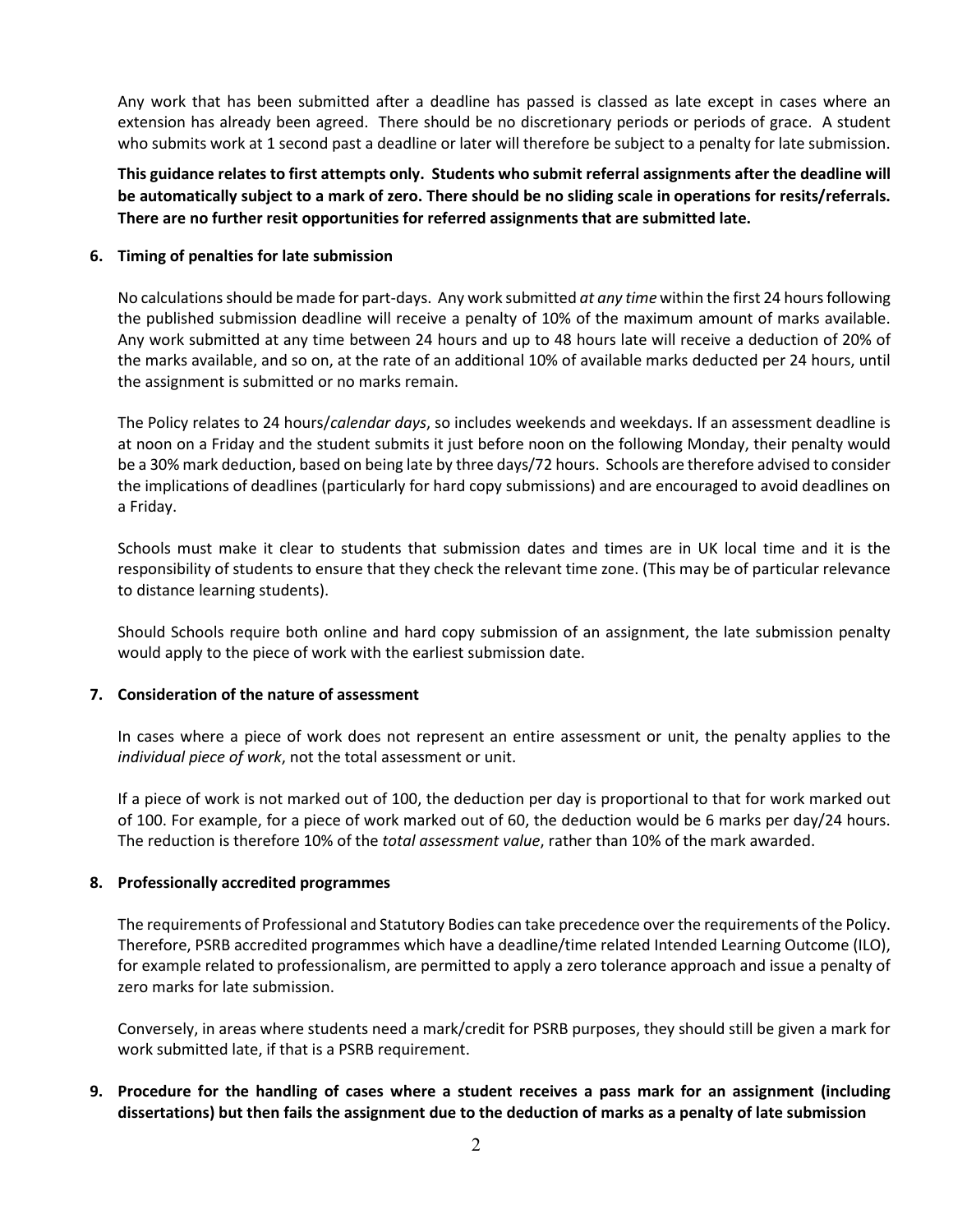Students whose assignment mark falls *below a pass* as a result of a late penalty should **not** be asked to resubmit the assignment; instead, the original assignment will be used in lieu of a referral, and normal resit/referral procedures will apply. If a student's original mark before the application of the penalty *was a pass*, the mark recorded will not fall below the minimum compensatable pass mark for the programme.

# **10. Procedure for the handling of cases where a student's original mark was in the compensation zone before the deduction of marks as a penalty of late submission**

Students whose assignment mark was in the compensation zone should **not** be asked to resubmit the assignment; instead normal compensation procedures will apply.

## **11. Work submitted more than 10 calendar days (240 hours) late**

If work is submitted more than 10 calendar days late, this is considered as a non-submission and the student is deemed to have failed the assignment, in which case, normal rules for failing an assignment would apply.

## **12. Providing feedback in relation to work submitted late**

Work submitted within 10 calendar days of the deadline should be marked and feedback provided; the feedback should reflect the mark achieved before the penalty was imposed. If a student submits work more than 10 calendar days late, there is not a requirement for the work to be marked or feedback provided. However, Schools may choose to mark and provide feedback.

## **C. Communications to students**

- 13. Schools should ensure that they make clear to students the deadlines for submission of work and how the students are expected to submit (i.e. the format – online or hard copy, etc.) Students should be advised via the handbook of the penalties that will be applied if they submit late. Students should be advised of the specific penalties applicable to pieces of work/assignments, making it clear that, unless there are approved mitigating circumstances or an extension has already been granted, or there are other agreed pedagogic reasons for not applying a penalty for late submission to a particular assessment, penalties will be applied for any work submitted after the deadline.
- 14. Students should also be advised that if they submit referred assignments late, a mark of zero will automatically be given.